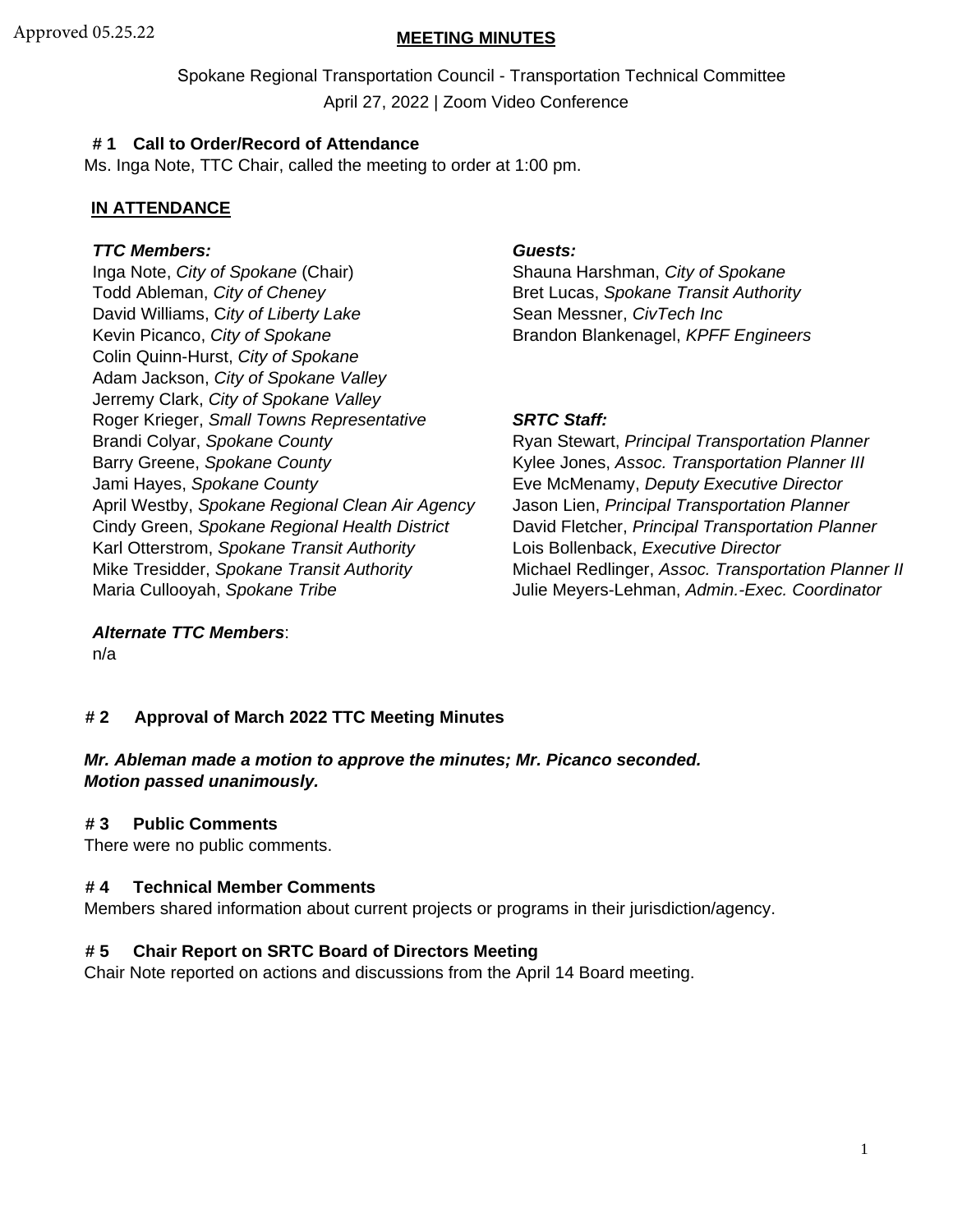# **ACTION ITEMS**

#### **# 6 Toll Credits Policy**

Ms. Jones recapped WSDOT's new toll credit program for MPOs which provide an alternative for a project's local match requirement for certain funding programs. She reviewed the proposed toll credit policies for incorporation into SRTC's TIP Guidebook. The group discussed at length. Some comments included:

- Chair Note shared Board member comments from the discussion at the April Board meeting. The proposed policies line up with Board intent.
- An important consideration is that the Transportation Improvement Board does not come up with the local match for small agencies/jurisdictions as often as in the past.
- It is challenging for small towns with the local match; the proposed toll credit policies would help.
- The phrase "evenly distributed" seems vague. There is no process in place currently to process an even distribution.
- Discussion of the timing of toll credit availability.
- The use of toll credits by MPOs is a brand new program and there are still some unknowns, but the policies can be adjusted in the future.

#### *Mr. Jackson made a motion to recommend Board approval of the proposed policies with the word "evenly" removed and with the understanding that the TTC will have another opportunity to review the policies at the next update of the TIP Guidebook; Mr. Krieger seconded. Motion passed unanimously.*

# **INFORMATION & DISCUSSION ITEMS**

# **# 7 Transportation Discussion Series: Stewardship**

Ms. Jones defined the Guiding Principle of Stewardship in Horizon 2045. She shared information about stewardship in terms of climate change and transportation, spoke about sustainable development, and provided examples of a resilient transportation system.

The group was asked for input about other metrics to strengthen the stewardship criteria in the unified list of regional priorities development process. Suggestions included:

- Adding best practices/new technology
- Supporting system diversity
- The current criteria are already quite comprehensive
- Calculating tailpipe emissions is too much to handle for most agencies

Ms. Jones said a complete list of all the criteria for development of future Unified List of Regional Priorities development will be refined and presented to the TTC later in the year.

# **# 8 2024-2026 Call for Projects Update**

Ms. McMenamy reported that application scoring began on 4/20 and the goal is to be complete by 5/13; scoring is being done by staff and volunteer TTC and TAC members. Nine agencies submitted 50 project applications totaling \$151M; there is \$32M of funding available. There was a request for staff to release the scores as soon as possible so agencies have a better idea on their project funding situations.